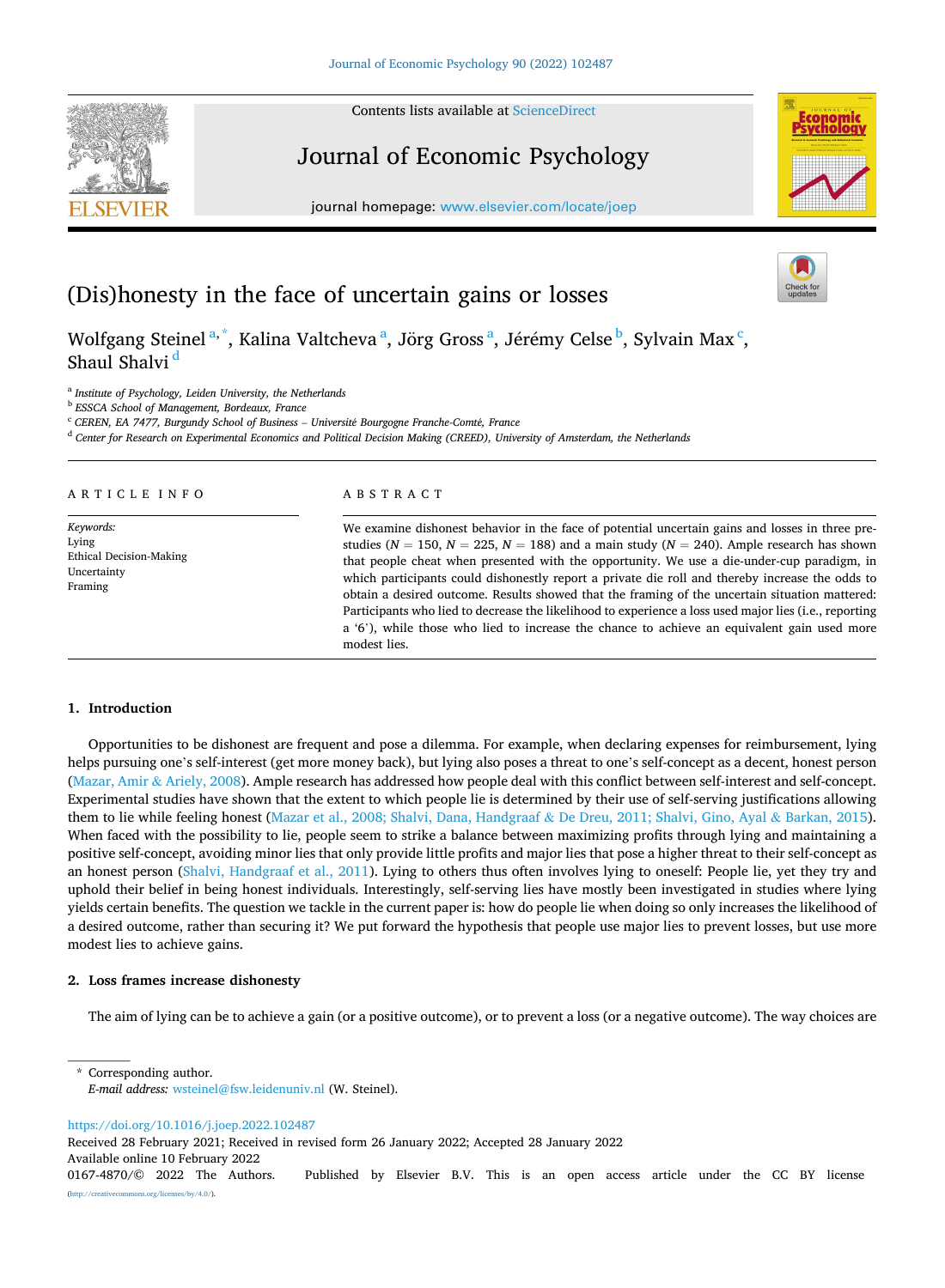framed has a powerful impact on decision making (Kahneman & [Tversky, 1979\)](#page-11-0). It appears that the prospect of gains is less desirable than the possibility of equivalent losses is undesirable (Abdellaoui, Bleichrodt, & Paraschiv, 2007; Gächter, Johnson, & Herrmann,  $2021$ ; Tversky & [Kahneman, 1992\)](#page-11-0). While the psychological reasons behind why and when people are more sensitive or motivated to avoid losses than to achieve gains are still debated (Ert & Erev, 2013; Gal, 2018; Gal & [Rucker, 2018; Johnson, Haeubl](#page-11-0) & Keinan, 2007; Mrkva, Johnson, Gächter & Herrmann, 2020; Schmidt & [Traub, 2002; Yechiam, 2019; Yechiam](#page-11-0) & Hochman, 2013a, b), several studies support the impact of framing on dishonest behavior. For example, people were found to lie more on their taxes in order to avoid a balance due (i.e., prevent a financial loss) than in order to get a refund (i.e., achieve a financial gain; Fochmann & [Wolf, 2019; Robben,](#page-11-0) Webley, Weigel, Wärneryd, Kinsey et al., 1990). Similarly, [Kirchler and Maciejovsky \(2001\)](#page-11-0) demonstrated that self-employed and business entrepreneurs' tax compliance is highly dependent on the reference point. In particular, expecting refunds was associated with high tax compliance, whereas expecting to make additional payments led to lower compliance. [Polman, Van Swol and Hoban](#page-12-0) [\(2020\)](#page-12-0) analyzed eleven seasons of the national Football League (NFL) and found that players committed more foul play when their team was losing rather than winning.

A higher likelihood to engage in dishonest behavior in order to prevent losses rather than achieve gains has also been documented in controlled experiments with different paradigms. For instance, [Kern and Chugh \(2009\)](#page-11-0) and Pettit, Doyl, Lount and To (2016, Experiment 3), showed in vignette scenario studies that decision-makers reported more intentions to behave unethically if the consequences of the decisions were framed in terms of losses instead of gains.

More lying in loss- rather than gain frames was also shown in several studies using matrix games in which participants were paid according to the self-reported number of tasks they solved (e.g., Cameron, Miller & [Monin, 2008; Grolleau, Kocher](#page-11-0) & Sutan, 2016; Nagel, Patel, Rothstein & [Watts, 2020; Pettit et al., 2016](#page-11-0)). [Grolleau et al. \(2016\)](#page-11-0) argued that lying could be considered as more acceptable since the norm of being honest is less strict in the domain of losses (see also [Cameron et al., 2008\)](#page-11-0). Lying has also been investigated in coin-flip or die-roll tasks, where participants were paid according to their report of a random event. While [Huynh](#page-11-0) [\(2020\), Markiewicz and Czupryna \(2020\), Schindler and Pfattheicher \(2017\) and Schitter and Palan \(2018\)](#page-11-0) found more lying under a loss frame rather than a gain frame, no effect of frames was reported in a scenario study by [Sakamoto, Laine and Farber \(2013\)](#page-12-0) and a die-roll study by [Ezquerra, Kolev and Rodriguez-Lara \(2018\)](#page-11-0). [Charness, Blanco-Jimenez, Esquerra and Rodriguez-Lara \(2019\)](#page-11-0) investigated lying under loss- and gain frames and various financial compensations. They did not find the expected effect of more lying in the loss frame. Instead, it appeared that participants lied less when they received an envelope with cash money from which they could take their own experimental pay. Finally, [Garbarino, Slonim and Villeval \(2019\)](#page-11-0) showed how decision-makers' loss aversion, induced by low payoff expectations, increases their likelihood to lie.

#### *2.1. Modified die-under-cup paradigm*

A common paradigm to investigate lying is the "die-under-cup task" (Fischbacher & Föllmi-Heusi, [2013; Shalvi, Dana et al., 2011](#page-11-0)) in which participants roll a die in private and receive a payment directly equivalent to the outcome of the roll in such a way that the higher the number they report, the more money they are paid. An important aspect of these experiments is that they allow for absolute privacy in the sense that the result can only be observed by participants themselves. The lack of monitoring allows people to dishonestly report a higher result than the one observed, in order to secure a higher payoff.

Each of the six sides of the die should be rolled with the same frequency. That means, that 16.7% of the participants should report to have rolled a '1,' 16.7% should report a '2,' and so on. Comparing the frequencies with which an outcome is actually reported to the base-rate of 16.7% allows conclusions about lying behavior. If, for example, the number of participants who report having rolled a '6' differs significantly from the number of participants who can be expected to have rolled a '6' (i.e., 16.7% of the participants), it can be concluded that some of the participants (the percentage that exceeds the 16.7% who actually rolled a '6') have lied and reported a '6,' although they have rolled a lower number. In general, findings from such studies suggest that even though people overstate their reports, they do not lie to the highest degree possible. While, by doing this, individuals forgo benefits, empirical findings suggest that, by not lying to the extreme, individuals can preserve a more favorable self-concept of themselves ([Mazar et al., 2008; Ariely, 2012\)](#page-11-0)<sup>1</sup>.

Here, to increase external validity, we implement a version of the die rolling task in which lying increases the likelihood of obtaining a higher outcome ([Celse, Max, Steinel, Soraperra](#page-11-0) & Shalvi, 2019). Decision outcomes are often uncertain. It is rarely the case that people know with certainty that lying will lead to the desired outcome. Instead, being dishonest might increase one's chances of acquiring a particular benefit rather than securing it. For example, job candidates may lie on their CV in order to increase the chance of being invited for an interview. From previous research, we know a lot about lies that lead to certain desired outcomes, but we know little about lying in situations where lies do not secure desired outcomes, but rather increase the probability of getting them.

To introduce uncertainty to the standard die-roll paradigm, we modified it such that lying would reduce uncertainty rather than lead to higher benefits by reporting higher numbers. Specifically, participants received a bowl containing six white balls. Depending on the reported outcome of the die-roll, these white balls are replaced by yellow balls. In particular, the number that participants report leads to the substitution of the corresponding number of balls. Then, participants randomly draw a ball and earn €6 if the ball they drew is yellow,  $\epsilon$ 0 otherwise. In such a setting, the outcome of the die-roll determines the probability of winning rather than the monetary value of the outcome. This means that over-reporting increases the chance of receiving money. Past work [\(Celse et al., 2019](#page-11-0)) found that people lie to similar extents in certain versus uncertain settings. However, what is unknown is how framing influences lying

<sup>&</sup>lt;sup>1</sup> Related to the notion that partial lies are less threatening to one's self-concept, [Clot, Grolleau and Ibanez \(in press\)](#page-11-0) demonstrated that observers judge partial lies as less severe wrongdoings than lies to the full extent.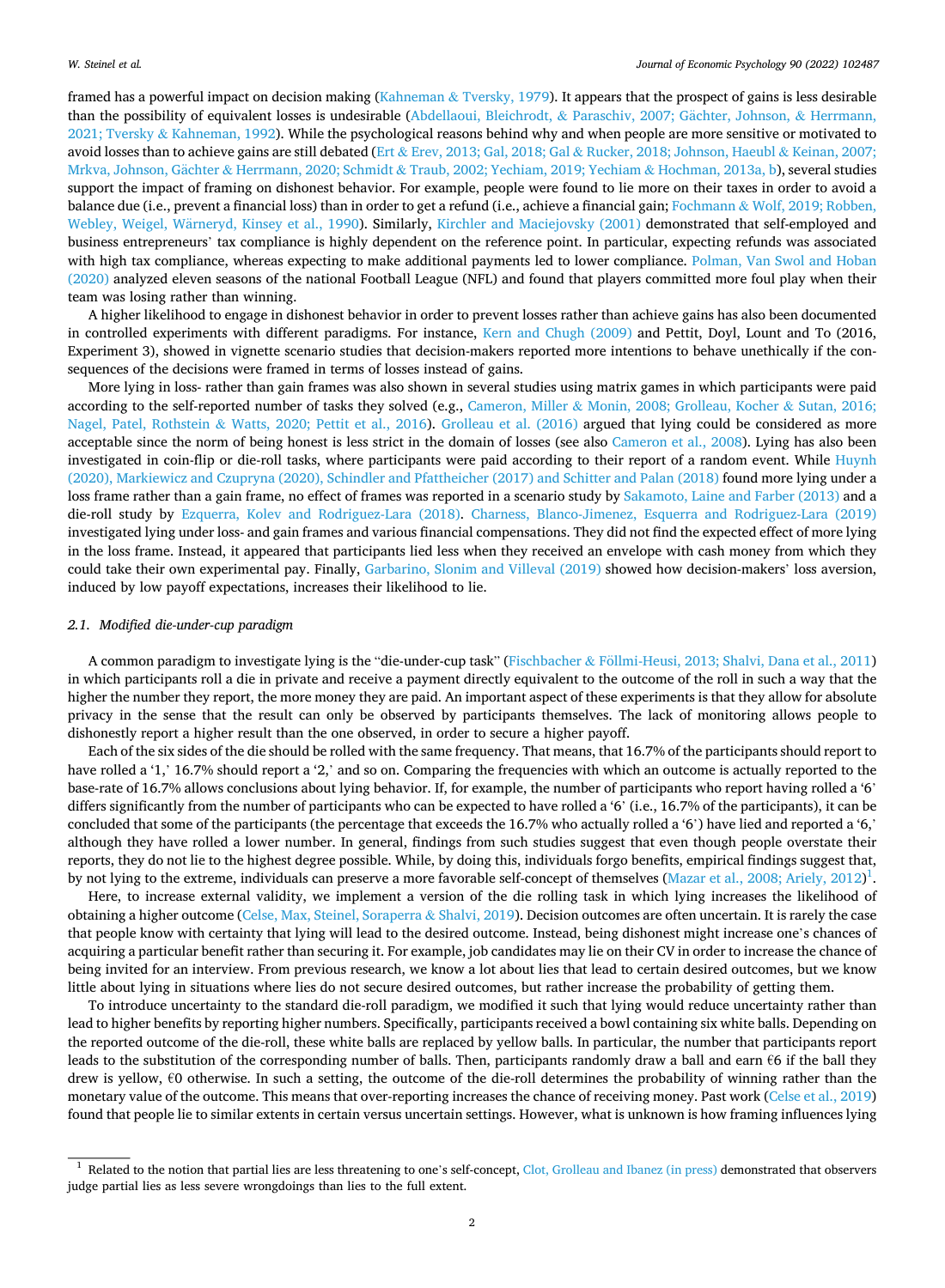when it increases the likelihood to not lose a desired outcome rather than increase the likelihood to gain it.

It is reasonable to assume that the introduction of a probabilistic setting to the die-roll paradigm would facilitate lying by allowing for self-justifications to be made. When people have rationales for their behavior, it makes an unethical act feel less dishonest [\(Shalvi,](#page-12-0) [Dana et al., 2011](#page-12-0)). Thus, when the outcome of the die roll is not fully dependent on a person's report, a lower sense of responsibility should facilitate maintaining a positive self-concept by attributing the desired outcome to luck rather than lying. Cheaters who tell such a "minor lie" [\(Shalvi, Handgraaf et al., 2011](#page-12-0)) can maintain their self-perception by believing that they have obtained a desired outcome not because they have cheated, but because they were lucky in the ball draw. In other words, reporting a '5' leaves a "moral wiggle room" that allows attributing winning to luck. Whereas when dishonestly reporting a '6,' this external attribution is no longer possible, as the desired outcome cannot be attributed to anything other than lying. An attempt to increase the chance of getting the desired outcome while still being able to attribute the positive outcome to luck rather than one's own cheating should lead to minor lies, that is, an over-report '5's (and maybe '4's) rather than major lies, that is an over-report of '6's.

#### *2.2. The influence of framing on telling major and more modest lies*

Previous research suggests that major lies pose a higher cost to one's self-concept than more modest lies [\(Shalvi, Handgraaf et al.,](#page-12-0) [2011\)](#page-12-0). We propose that a contextual characteristic influences the choice of major and modest lies: framing of the situation as gains or losses. As outlined above, several studies showed that framing influences lying rates (albeit, in settings where outcomes are certain). There are several theoretical explanations that attempt to explain this. According to the value function of prospect theory, people weigh equal losses more negatively than equal gains positively (Kahneman & [Tversky, 1979](#page-11-0)). This shift in subjective value should, accordingly, influence the tradeoff between maintaining a positive self-concept and maximizing expected earnings by lying. Assuming that losing €6 "hurts" more than gaining €6 "makes you happy," if given the opportunity, people may "sacrifice more self-concept" to avoid losing €6 than they would in order to gain €6. Yet, even without having to assume a value function as formulated in Prospect Theory, [Cameron et al. \(2008\)](#page-11-0) showed that people felt that they deserved more money and lied more when they did a task in which failure led to losing money compared to when success led to earning money. This increased feeling of deservingness when faced with the prospects of losing money provides a justification for lying and may, therefore, increase the likelihood of telling major lies. Under a gain frame, this justification is missing, which could lead people to rely more on other strategies to maintain a positive self-concept, like telling modest lies (or, in Cameron et al.'s terms, partial lying).<sup>2</sup>

Based on this reasoning, people should more likely tell a major lie in order to prevent a loss than in order to achieve a gain. Accordingly, we propose that in a loss frame, the desire to remove risk is stronger than the desire to maintain a positive self-concept, so reporting a '6' is more likely in a loss frame. In a gain frame, the desire to maintain a positive self-concept cannot be as easily overruled by loss-aversion, and people should feel less deserving ([Cameron et al., 2008](#page-11-0)). In order to justify one's behavior, people should overreport '5' (and maybe '4') rather than '6', as this leaves a "moral wiggle room" that allows attributing winning to luck.

Taken together, we thus predict: The framing of the decision situation will affect lying, so that in a loss frame, major lies (i.e., '6') will occur more often than they would occur in a random distribution, while in a gain frame, more modest lies (i.e., '5' and maybe '4'), but not major lies (i.e., '6') will be reported more often than they would occur in a random distribution*.* 

We tested this prediction in a series of three pre-studies and one main experiment. Besides an initial test of the predictions in a smaller sample, the purpose of the pre-studies was to develop a credible manipulation of a loss frame (Pre-studies 1, 2 and 3) and to compare our probabilistic paradigm to the standard paradigm with certain outcomes (Pre-study 3). The main study investigates the effect of gain vs. loss context on lying in a larger sample.

# **3. Pre-study 1**

#### *3.1. Method*

We conducted a laboratory experiment in a between-subjects design to test the predictions. The experiment resembled the die-roll task (Fischbacher & Föllmi-Heusi, [2013, Shalvi, Dana et al., 2011\)](#page-11-0), to which we added a ball draw, to make payoffs probabilistic rather than certain.

**Participants and design.** A total of 150 first-year students of psychology and pedagogic science (*n* = 47 male and *n* = 103 female, mean age 21.39 years,  $SD = 3.04$ ) of a Dutch university participated for course credit and the chance to win additional money. They were recruited through the university's online system, on which the study was advertised as a "study into uncertain events." Participants were randomly assigned to one of two experimental conditions (i.e., gain or loss frame).

**Manipulation of gain and loss frames.** Participants in the *gain-frame condition* read that the uncertain event in this study was a ball draw at the end, in which they could win an additional cash prize of €6 (approx. 7 USD). In the informed consent form and all instructions (see below) the outcomes were framed as gains. For example, they read: "You have to randomly draw one ball which determines whether you win €6. If the ball you draw is yellow, you win €6; if the ball you draw is white, you win nothing."

In the *loss-frame condition (with cash)*, participants received €6 (a €5 banknote and a €1 coin) upon entering the cubicle and were told to store the money in their wallet. They read that the uncertain event was a ball draw at the end, which determined whether they

<sup>2</sup> We thank an anonymous reviewer for pointing us to this argument.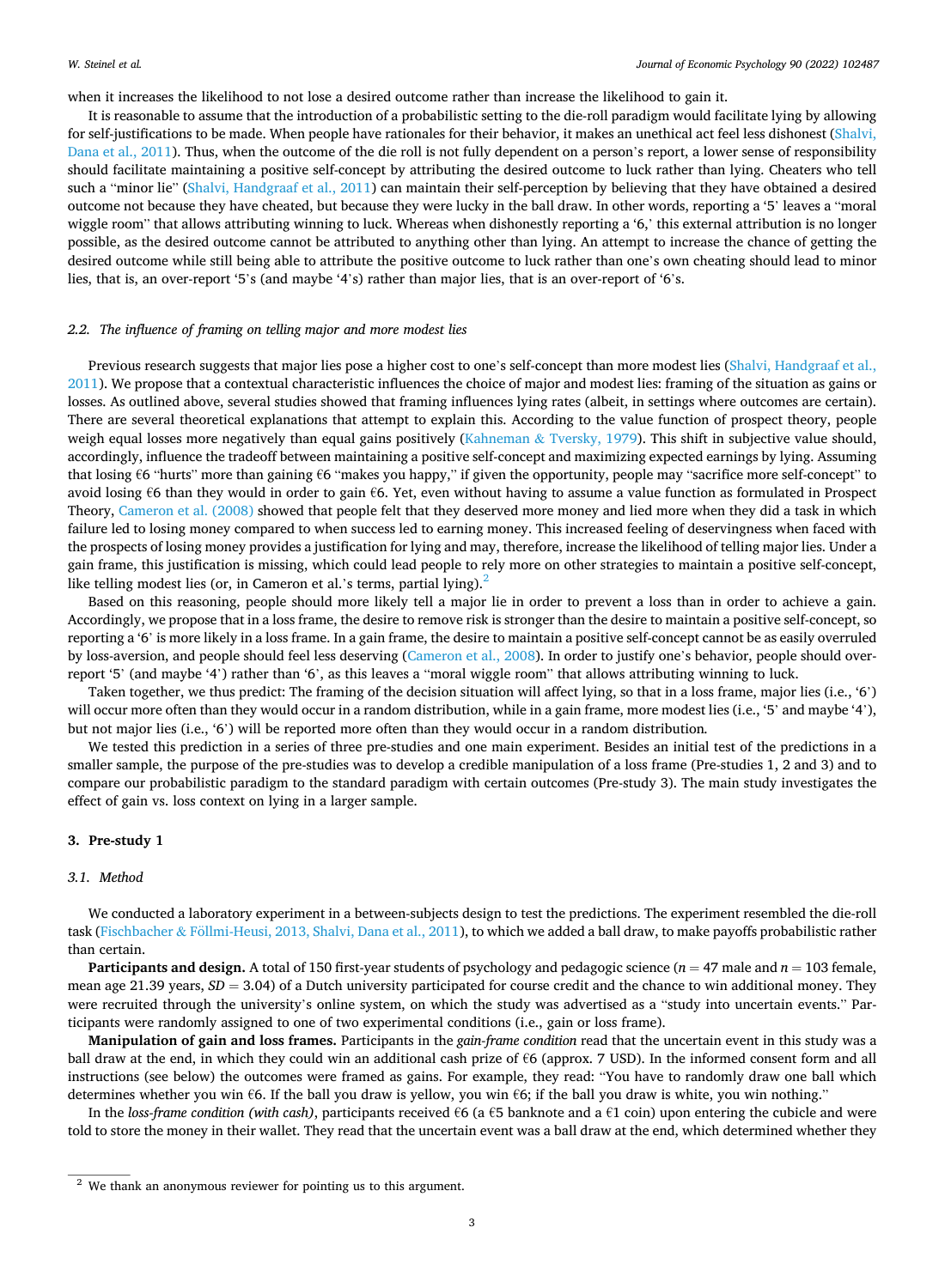#### *W. Steinel et al.*

would lose the €6. In the informed consent form and all instructions (see below) the outcomes were framed as losses, for example: "You have to randomly draw one ball which determines whether you lose your €6. If the ball you draw is yellow, you may keep your €6; if the ball you draw is white, you lose your  $€6."$ 

**Procedure.** Participants were seated in individual cubicles and received instructions on paper. To increase the face validity of the advertised research goal (i.e., investigate uncertainty), they were asked to think of the upcoming ball draw, and fill in a questionnaire, which consisted of 44 statements taken from the Work Locus of Control Scale ([Spector, 1988](#page-12-0); e.g., "Making money is primarily a matter of good fortune") and the FAD-plus Free Will and Determinism scale (Paulhus & [Carey, 2011](#page-11-0); e.g., "No one can predict what will happen in this world").

After they filled in the questionnaire, participants read instructions about the upcoming ball draw. Specifically, they learned that the number of winning balls in the ball draw would depend on a die roll, and that they were to roll the die themselves. The number displayed by the die would determine the number of yellow (i.e., winning) balls that would replace the white (i.e., non-winning) balls in the bowl. We used a die-under-cup procedure as in previous research (e.g., Fischbacher & Föllmi-Heusi, 2013; Gino & Ariely, 2012; [Shalvi, Dana et al., 2011; Shalvi, Handgraaf et al., 2011; Utikal](#page-11-0) & Fischbacher, 2013): Participants were given an opaque cup with a cover and a small hole located at the bottom through which participants could see a die in the cup. They were told to shake the cup to throw the die, then put it down and, without moving the cup, look through the hole to observe the outcome of the throw. Participants had to remember the outcome of the first roll, as it would determine the number of yellow balls. After the first roll, they had to roll the die under the cup two more times to verify that the die is legitimate. Then, they had to mark the outcome of the first roll on a decision sheet.

After the die roll, participants joined the experimenter to do the ball draw. The experimenter substituted a number of white balls by yellow ones, corresponding to the outcome marked on the decision sheet. Participants blindly drew one ball. If it was yellow, they received €6 (in the gain condition) or were told that they may keep the €6 (in the loss condition). Participants who drew a white ball won no money (in the gain condition) or had to return the €6 (in the loss condition). Lastly, participants signed receipts for course credit and money, were thanked, and debriefed.

**Dependent measures.** The dependent variable in this study is the *reported outcome.* Participants indicated the outcome of their first die roll on a decision sheet. Participants also filled out questionnaires before the main task (as described above). Yet, these questionnaires were control measures which are not analyzed for the purposed of this paper. Participants further indicated their age and gender.

#### *3.2. Results*

Table 1 and [Fig. 1](#page-4-0) display the frequencies with which participants reported each of the six equally likely outcomes of their die roll. We conducted one-sample non-parametric Chi<sup>2</sup> tests in both experimental conditions, to test whether the six outcomes were reported with equal probabilities. If participants report honestly, all outcomes should be reported with equal frequencies (i.e., 16.7%). If the reported outcomes would not occur with equal frequencies (e.g., if '5' or '6' are reported with a higher frequency than the 16.7% base rate), we can assume that some participants have inaccurately reported their die roll. The prediction was that higher outcomes would be over-reported, and in particular, more modest lies (over-reports '5' and maybe also '4') would occur in the gain-frame condition, and more major lies (over-reports of '6') in the loss-frame condition.

Results suggested that participants honestly reported their outcomes, as the null hypothesis, that the distribution of reported outcomes occurs with equal probabilities and can neither be rejected in the gain-frame condition  $[Chi^2(df = 5, n = 75) = 7.480, p = 1.480, p = 1.480, p = 1.480, p = 1.480, p = 1.480, p = 1.480, p = 1.480, p = 1.480, p = 1.480, p = 1.480, p = 1.480, p$ .187], nor in the loss-frame condition [Chi<sup>2</sup>(df = 5, n = 75) = 1.400, p = .924]. Note that in the gain-frame condition, a binomial test indicated that the proportion of '5' (25.3% of all reports) was higher than the expected 16.7%, *p* = .037 (one-sided).

# *3.3. Discussion*

We had expected that participants would report higher outcomes than the ones they actually rolled in order to improve their chances to obtain a desired outcome, that is, to increase the chance of winning or to decrease the risk of losing  $\epsilon$ 6. We found that, as predicted, participants in the gain-frame condition most frequently reported having rolled a '5.' The outcome which was reported least

|                  | Gain Frame |         | Loss Frame (cash) |               |  |
|------------------|------------|---------|-------------------|---------------|--|
| Reported Outcome | n          | $\%$    | n                 | $\frac{0}{0}$ |  |
|                  | 10         | 13.3    | 16                | 21.3          |  |
|                  | 12         | 16.0    | 12                | 16.0          |  |
|                  | 11         | 14.7    |                   | 14.7          |  |
|                  | 16         | 21.3    | 12                | 16.0          |  |
|                  | 19         | $25.3*$ |                   | 14.7          |  |
| b                |            | 9.3     | 13                | 17.3          |  |
| Total            | 75         | 100.0   | 75                | 100.0         |  |

**Table 1** 

*Note.*  $*$   $p$  < 0.05 (one-sided) based on a binomial test.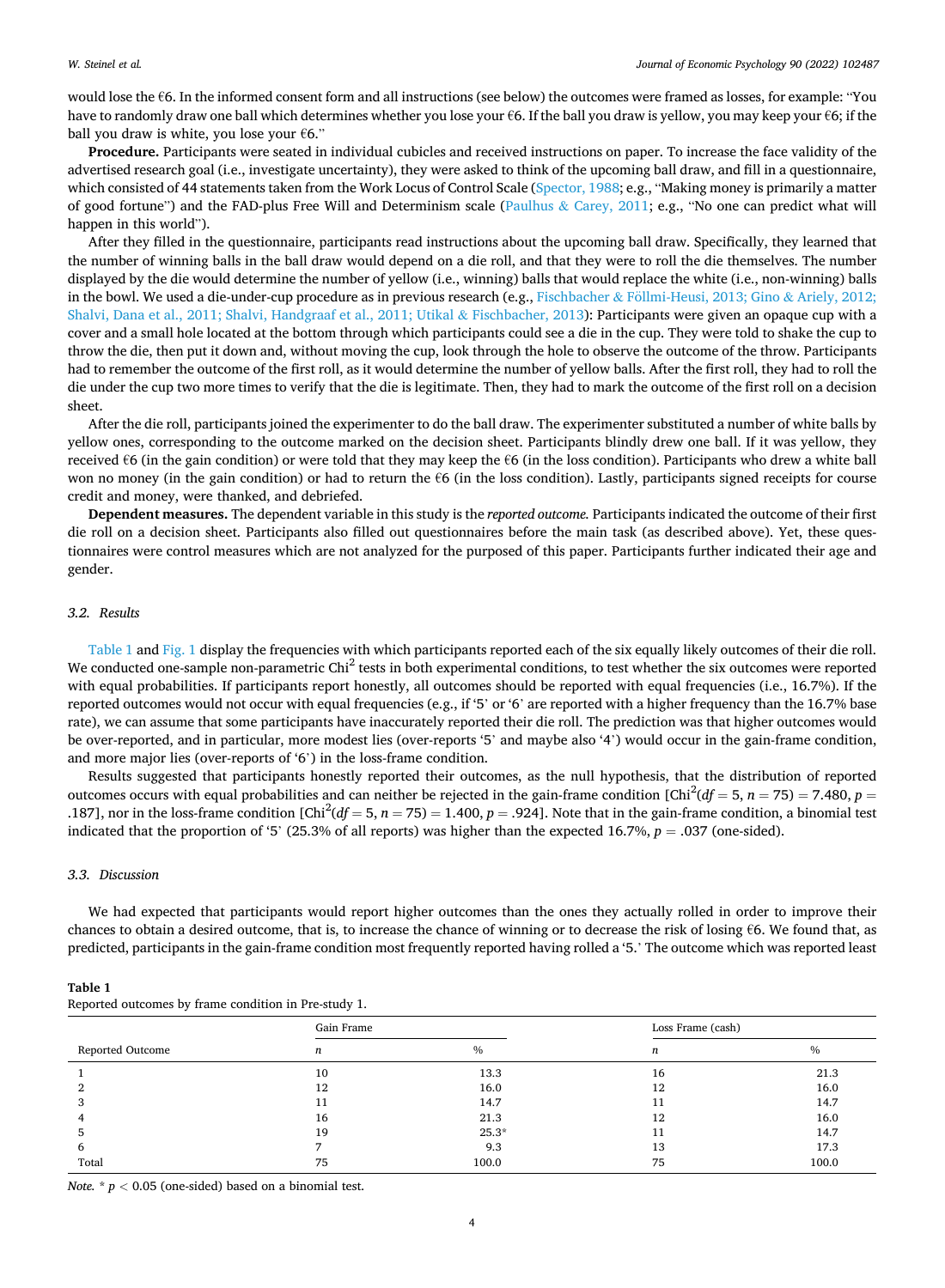<span id="page-4-0"></span>

**Fig. 1.** Reported outcomes (in %) by frame condition in Pre-study 1.

frequently was '6.' This is contrary to findings from studies with certain outcomes. [Shalvi, Dana et al. \(2011\),](#page-12-0) for example, observed that '6' was reported *most* frequently. In the current experiment, in which reporting a '6' would lead to a certain gain, and thus remove the uncertainty, the outcome '6' has been reported *least* frequently. This result pattern resonates with our hypothesis that participants are more reluctant to lie and report a '6' in the gain domain (which would secure their financial gain), because removing the uncertainty in the ball draw makes external attributions to luck impossible. However, the overall distribution of reported outcomes did not differ from chance in the gain condition, so we cannot unequivocally conclude that participants lied in the gain-frame condition.

We expected that in the loss-frame condition, participants would over-report '6,' thereby removing the risk of losing money. Instead, we did not find evidence for lying in the loss-frame condition. This surprising finding brought into question the procedure used for the study and raises the question why we could not observe clear evidence for lying in our task (also in comparison to many previous studies on the die-roll paradigm). We think of two post-hoc explanation for this unexpected pattern, which both relate to the fact that participants received cash money at the beginning of the experiment. One explanation relates to the closeness vs. remoteness of money. Dishonest behavior is facilitated by extending the psychological distance between the lie and its consequences ([Ariely,](#page-11-0) [2012\)](#page-11-0). Although individuals appeared to restrain themselves from lying when money was given to them prior to performing the task, they did not mind exaggerating their outcomes when merely anticipating receiving payment. Thus, participants who already possess the potential reward might be less likely to lie than participants for whom the reward is more distant or abstract (like an amount of money to be paid at the end of the experiment). Another explanation is that participants might have interpreted receiving money at the beginning of the experiment as a trusting act by the experimenter, which they were motivated to reciprocate by behaving trustworthy themselves. A similar finding was reported by [Charness et al. \(2019\)](#page-11-0), who speculated that their participants, who were given a cash envelope at the beginning of the experiment, "were perhaps more likely to feel trusted with the full potential payoff in the beginning and might have had different beliefs of the experimenter than people in the corresponding gain treatment" (p. 172). In order to test their and our post-hoc explanation for the absence of lying in the loss condition (with cash) in Pre-study 1, we decided to add an additional condition, in which we describe a loss frame without actually handing out cash to participants at the beginning of the experiment.

# **4. Pre-study 2**

# *4.1. Method*

The experiment was set up to replicate Pre-study 1 and we added a condition in which the decision is framed in terms of losses, but without giving participants cash in the beginning.

**Participants and design.** A total of 225 first-year students of psychology and pedagogic science ( $n = 60$  male and  $n = 162$  female, 3 did not report, mean age 21.13 years,  $SD = 4.04$ <sup>3</sup> of a Dutch university participated in a laboratory experiment and were randomly assigned to one of three experimental conditions (i.e., gain frame, loss frame with cash, or loss frame without cash).

**Manipulation of frames.** The gain frame and the loss-frame condition with cash are exact replications of Pre-study 1. Participants in the *loss-frame without cash condition* did not receive €6 in cash but were told that they would start with €6 and the ball draw would

<sup>3</sup> Participants of Pre-Study 1 could not enroll for Pre-Study 2.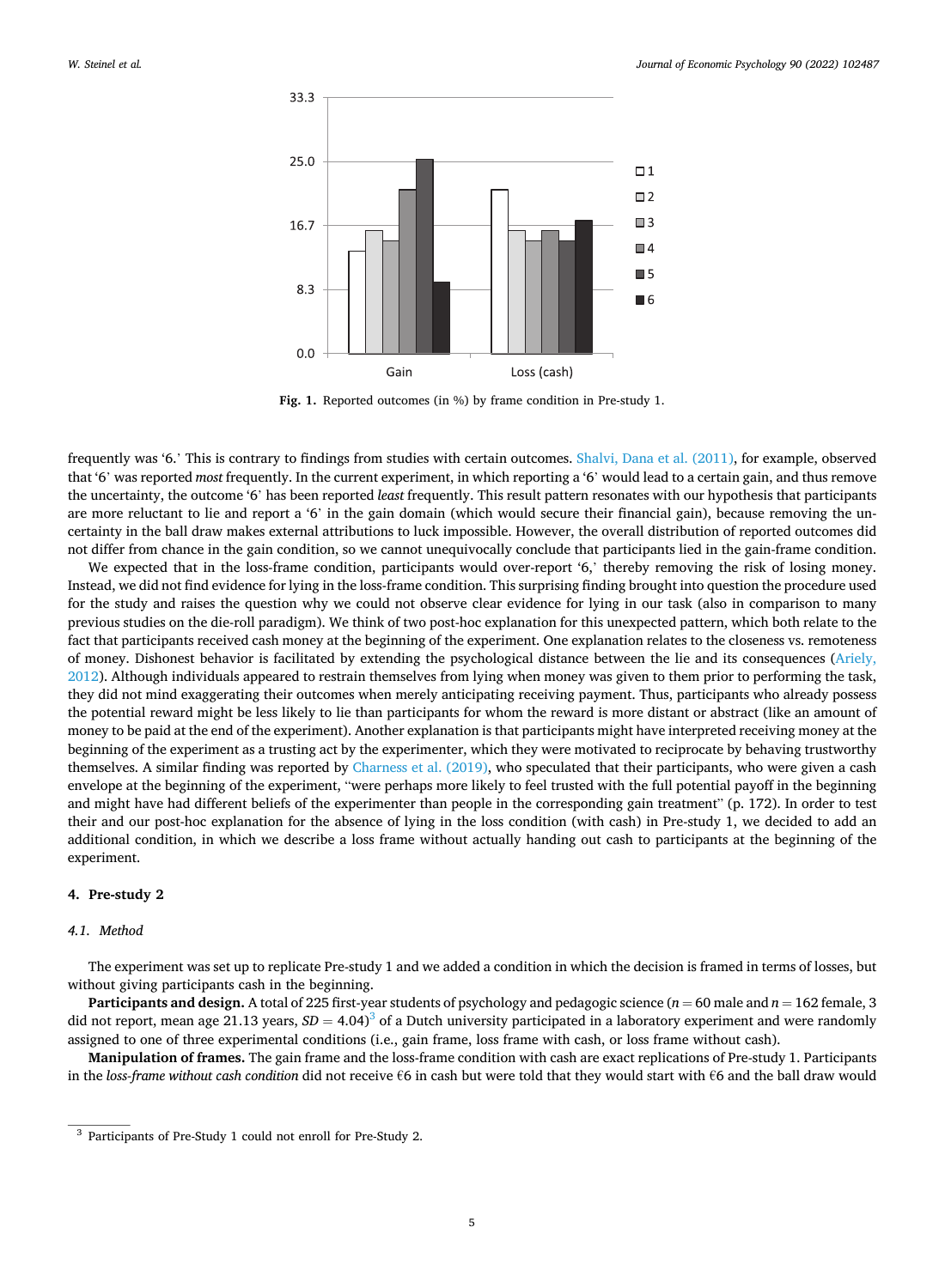determine whether they lose this money. The remaining instructions were identical with the loss-frame condition with cash. Participants in the loss-frame-no-cash condition who drew a winning ball received the  $66$  in cash after the ball draw.

**Dependent measures**. We assessed the same measures as in Pre-study 1.<sup>4</sup>

# *4.2. Results*

Table 2 and Fig. 2 display the frequencies with which participants reported each of the six equally likely outcomes of their die roll. Results of Pre-study 2 replicated the main finding of Pre-study 1. There was no evidence for lying in the gain-frame condition [Chi<sup>2</sup> (*df*   $= 5, n = 75$   $= 1.240, p = .941$  and in the loss-frame condition with cash [Chi<sup>2</sup>(df  $= 5, n = 75$ )  $= 5.400, p = .369$ ]. Note that in the lossframe condition with cash, a binomial test indicated that the observed proportion of '1' (8.0%) was lower than the expected 16.7% based on chance,  $p = .024$  (one-sided). In line with our reasoning that it matters whether the experimenter gives cash to the participants at the start of the experiment, a different picture emerged in the loss-frame condition without cash, where lying occurred, Chi<sup>2</sup>( $df = 5$ ,  $n = 75$ ) = 11.480,  $p = .043$ . Participants reduced the risk to lose money by over-reporting '6' and under-reporting '1' (see Fig. 2). Specifically, binomial tests indicated that the observed proportion of '1' (6.7%) was significantly lower than the expected 16.7%, *p* = .009, and the observed proportion of '6' (28.0%) was significantly higher than the expected 16.7%, *p* = .010 (both onesided).

# **Table 2**

Reported outcomes by frame condition in Pre-study 2.

|                  | Gain Frame |               | Loss Frame (cash) |               | Loss Frame (no cash) |         |
|------------------|------------|---------------|-------------------|---------------|----------------------|---------|
| Reported Outcome | n          | $\frac{0}{0}$ | n                 | $\frac{0}{0}$ | n                    | $\%$    |
|                  | 10         | 13.3          | 6                 | $8.0*$        |                      | $6.7*$  |
|                  | 13         | 17.3          | 12                | 16.0          | 11                   | 14.7    |
|                  | 13         | 17.3          | 14                | 18.7          | 10                   | 13.3    |
|                  | 11         | 14.7          | 17                | 22.7          | 15                   | 20.0    |
|                  | 13         | 17.3          | 14                | 18.7          | 13                   | 17.3    |
| h                | 15         | 20.0          | 12                | 16.0          | 21                   | $28.0*$ |
| Total            | 75         | 100.0         | 75                | 100.0         | 75                   | 100.0   |

*Note.*  $* p < 0.05$  (one-sided) based on binomial tests.



**Fig. 2.** Reported outcomes (in %) by frame condition in Pre-study 2.

<sup>4</sup> We had a questionnaire with manipulation check questions and questions about potential underlying motives. Participants were asked to fill it in after they had received course credit and, depending on the condition, cash payment, and before the debriefing. Due to a considerably high number of missing values, these data are not reported here.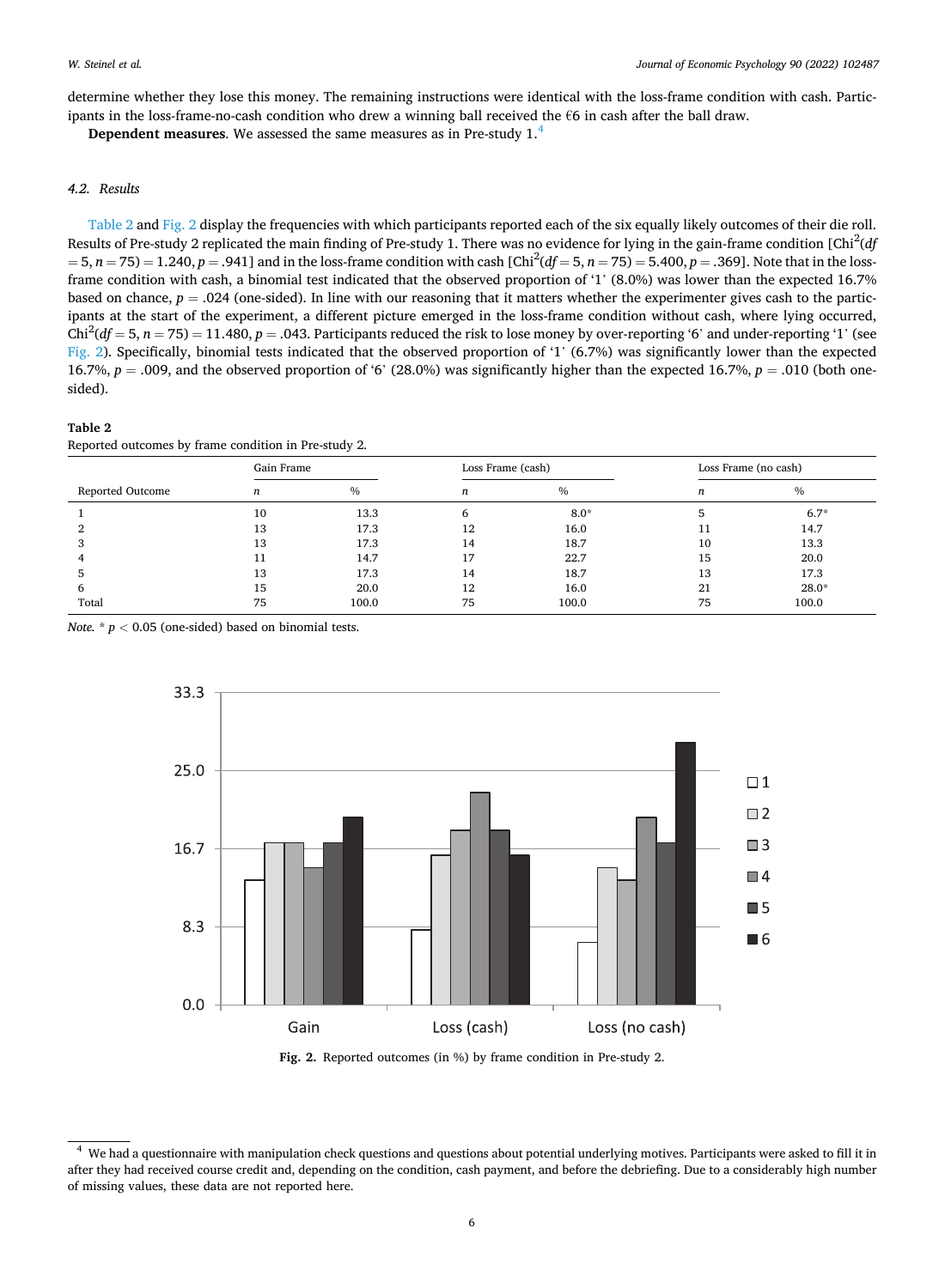# *4.3. Discussion*

Pre-study 2 replicated the findings of Pre-study 1 in the gain domain: There was no evidence for lying to increase the chance to win money. Participants did not lie either when they could reduce their risk of losing cash that they received beforehand. Importantly, the loss-frame condition in which participants did not receive cash money at the beginning of the experiment did lead to the predicted results: Participants over-reported sixes, thereby removing the risk of a loss.

The two loss-frame conditions differ in only one respect: Participants in one loss-frame condition received cash money from the experimenter at the beginning of the experiment, while participants in the other loss-frame condition did not receive cash money, but only read that they start with an endowment of  $66$ . We observed no lying among participants who received cash, while we did observe lying among participants who performed exactly the same task without having received cash money. This provides evidence that the physical presence of money or the act of giving cash money beforehand influenced participants' decision to lie or report honestly (see also [Charness et al., 2019](#page-11-0)). To investigate the influence of decision framing, without the confounding effects of presence of money (vs. not), the comparison should be made between the loss-frame condition without cash and the gain-frame condition, in which participants were not given money at the beginning either.

A possible explanation for the low prevalence of lying in the gain-frame conditions of Pre-studies 1 and 2 could be that we recruited a very honest sample. First-year students at a faculty of social sciences might differ in their tendency to lie, either by self-selection or by training, from the sample commonly recruited in prior lying studies, that is, business or economics students [\(Frank, Gilovich](#page-11-0) & Regan, [1993\)](#page-11-0). To test whether our sample is particularly honest, we decided to add a non-probabilistic die-roll condition to Pre-study 3, in which participants are paid according to the outcome they report. The purpose of Pre-study 3 thus is to compare our two probabilistic conditions to the standard game with certain payment (e.g., [Shalvi, Dana et al., 2011\)](#page-12-0).

### **5. Pre-study 3**

### *5.1. Method*

Pre-study 3 was set up to replicate the gain frame and the loss-frame-without-cash condition and to add a non-probabilistic condition in which participant would receive an amount according to the number they report.

**Participants and design.** A total of 188 students<sup>5</sup> ( $n = 39$  male and  $n = 146$  female, 3 did not report, mean age 20.61 years, *SD* = 3.39) of a Dutch university participated in a laboratory experiment and were randomly assigned to one of three experimental conditions (i.e., gain frame, loss frame without cash, or certain outcome condition).

**Manipulation of frames.** The gain and the loss-no-cash condition were exact replications of Pre-study 2. Participants in the *certain payment condition were not instructed about a ball draw, but received the standard instruction that they will earn €1 if they roll a '1,' €2* if they roll a '2,' and so on, up to  $66$  if they roll a '6.'

**Procedure.** Different from Pre-studies 1 and 2, Pre-study 3 was not advertised as a study into uncertain events. Instead, participants enrolled for an unrelated study on negotiation behavior. Participants read negotiation instructions, and as an incentive, they were told that they could win €6, with their winning chance being dependent on their negotiated outcome. This negotiation study was actually a pilot study, and instead of negotiating, participants filled in a questionnaire about their perception of the upcoming negotiation. They were debriefed about the pilot study after filling in the questionnaire and read that no actual negotiation would take place. To still give them the promised chance to win €6, a die roll was announced. After that, they received the same instructions as in Pre-studies 1 and 2.

**Dependent measures**. We assessed the report of the die roll, age and gender.

# *5.2. Results*

[Table 3](#page-7-0) and [Fig. 3](#page-7-0) display the frequencies of reported outcomes. As in Pre-studies 1 and 2, there was no evidence for lying in the gain-frame condition  $[Chi^2(df = 5, n = 75) = 7.316, p = .198]$ . Note that binomial tests indicated that the observed proportion of '1' (7.0%) was significantly lower than the expected 16.7%,  $p = 0.029$ , and that the proportion of '3' (26.3%) was significantly higher than the expected 16.7%,  $p = .044$  (both one-sided). As in Pre-study 2, we found evidence of lying in the loss-frame condition without cash  $[Chi^2(df = 5, n = 75) = 11.190, p = .048]$ . [Fig. 3](#page-7-0) shows that participants in that condition over-reported '5.' Binomial tests indicated that the observed proportion of '5' (30.2%) was significantly higher than the expected 16.7%,  $p = .006$  (one-sided). In the certain payment condition, we also found evidence for lying  $[Chi^2(df = 5, n = 68) = 11.765, p = .038]$ . As in prior research (e.g., [Shalvi, Dana](#page-12-0) [et al., 2011\)](#page-12-0), '5' and '6' were reported most frequently. Binomial tests indicated that the observed proportion of '1' (7.4%) was significantly lower than the expected 16.7%, *p* = .021, and the proportion of '5' of 27.9% was significantly higher than the expected

 $5$   $n = 160$  of them were first-year students of psychology and pedagogic science, who participated in the same laboratory in which Pre-studies 1 and 2 were conducted.  $n = 28$  were second- and third year students who did a psychology minor at a Liberal Arts College. They participated in a classroom setting, before class started. The experiment in the classroom was conducted by the same experimenters as the lab study and the procedures were the same, except that participants sat in a classroom and filled in the first part of the experiment on their laptops. *N* = 23 students who participated in Pre-study 3 did also participate in Pre-study 2, the other  $n = 165$  students did not. Note that Pre-study 2 and Pre-study 3 included the dice roll in a different way (as the central uncertain event in Pre-study 2 vs. a replacement for a negotiation that would otherwise determine the chance to win a price in Pre-study 3) and no deception was used throughout the experiments.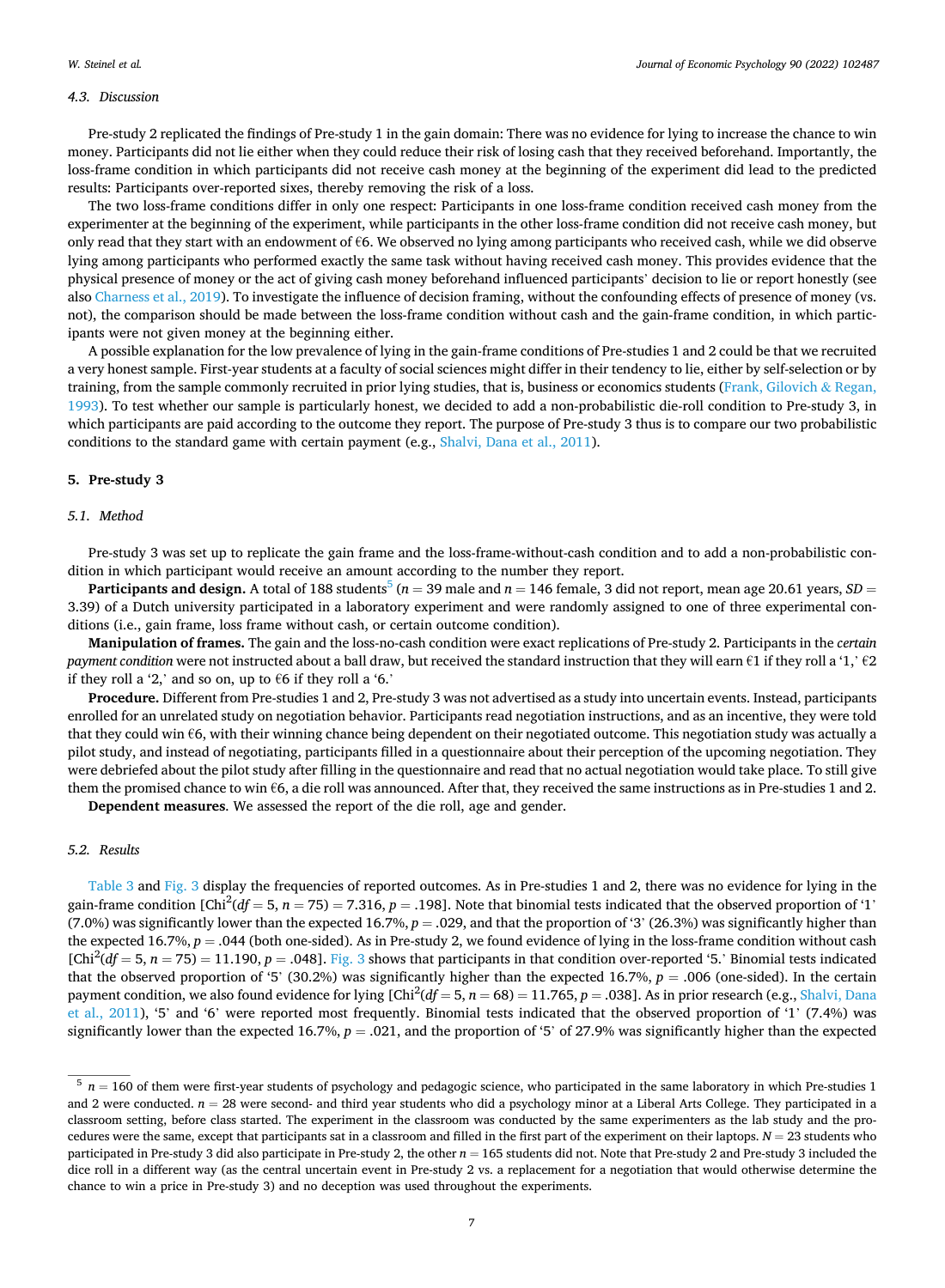#### <span id="page-7-0"></span>**Table 3**

|                  | Gain Frame |               | Loss Frame (no cash) |         | Certainty |         |
|------------------|------------|---------------|----------------------|---------|-----------|---------|
| Reported Outcome | n          | $\frac{0}{0}$ | n                    | $\%$    | n         | $\%$    |
|                  |            | $7.0*$        |                      | 9.5     |           | $7.4*$  |
|                  |            | 12.3          |                      | 11.1    |           | 10.3    |
|                  | 15         | $26.3*$       |                      | 12.7    | 10        | 14.7    |
|                  | 10         | 17.5          | 13                   | 20.6    | 12        | 17.6    |
|                  |            | 19.3          | 19                   | $30.2*$ | 19        | $27.9*$ |
| n                | 10         | 17.5          | 10                   | 15.9    | 15        | 22.1    |
| Total            | 57         | 100.0         | 63                   | 100.0   | 68        | 100.0   |

*Note.*  $* p < 0.05$  (one-sided) based on binomial tests.





16.7%,  $p = .014$  (both one-sided).

# **5.3. Discussion**

In Pre-study 3, we again did not find evidence for lying in the gain-frame condition. In the loss-frame condition without cash, however, we found evidence for lying, albeit this time the '5' was more often reported than '6'. Importantly, we observed a pattern of lying in the non-probabilistic condition, which is largely comparable to the patterns found in earlier studies using the die-under-cup paradigm (e.g., [Shalvi, Dana et al., 2011](#page-12-0)). It is therefore unlikely that the low magnitude of lying in the gain-frame conditions of Prestudies 1–3, and in the loss frame condition with cash in Pre-study 1 and 2 is solely due to specific sample characteristics.

# **6. Main study**

# *6.1. Method*

In order to find out whether the apparent absence of lying in the probabilistic gain frame is a stable phenomenon, or occurred due to a lack of statistical power in our three pre-studies, we set up the main study to test the effects of a gain vs. a loss frame (without cash) on lying for probabilistic outcomes. We aimed to collect a larger sample compared to the pre-studies to increase the likelihood of detecting lying, and pre-registered<sup>6</sup> a sample size of 120 observations per condition, so that the expected frequency of each actually rolled number would be 20 in each frame condition. Based on Pre-study 3, the effect size for lying, averaged over the gain-frame and the lossframe condition, is  $w = 0.349$ . According to G\*Power [\(Faul, Erdfelder, Lang,](#page-11-0) & Buchner, 2007), the main study would require approximately 106 observations per condition to obtain statistical power at the recommended 0.80 level ([Cohen, 1988](#page-11-0)).

<sup>&</sup>lt;sup>6</sup> We pre-registered the design, sample size, procedure, method of analysis and the broader hypothesis that more lying is expect in the loss frame than in the gain frame as "Probabilistic Die-Under-Cup in Win or Loss Frame" (#17248) on <https://aspredicted.org/ra4k7.pdf>.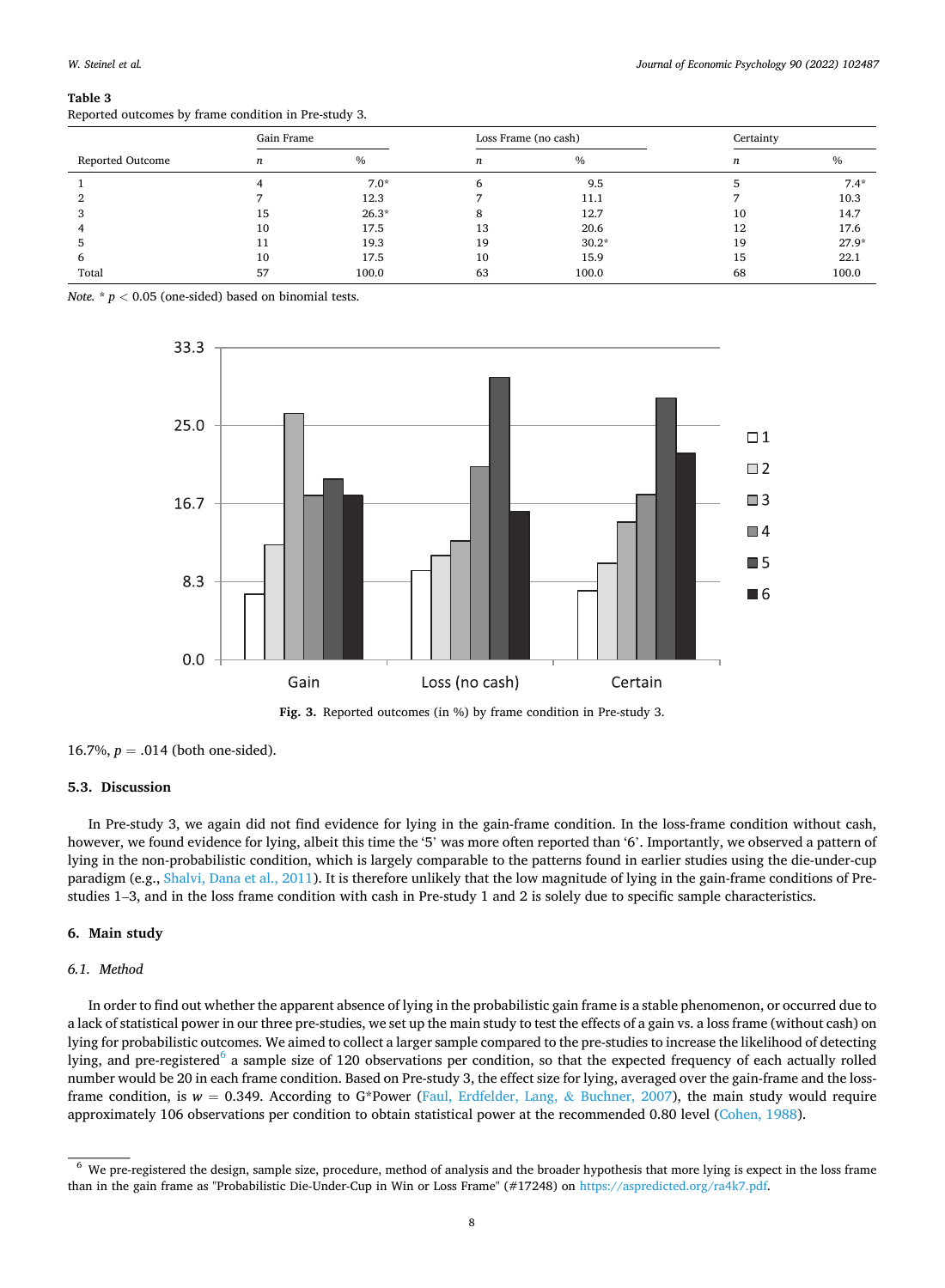**Participants and design.** A total of 240 first-year students of psychology and pedagogic science (*n* = 52 male and *n* = 185 female, 3 did not report, mean age 20.31 years, *SD* = 3.19) of a Dutch university participated in a laboratory experiment and were randomly assigned to one of two experimental conditions (i.e., gain frame, loss frame without cash). Data from four students was removed from the analysis, as they gave an unclear account of their die roll.<sup>7</sup>

**Procedure and manipulation of frames.** The procedure and manipulation of frames were the same as in the gain and the loss-nocash condition of Pre-study 3.

**Dependent measures**. We assessed age, gender and the report of the die roll.

#### *6.2. Results*

[Table 4](#page-9-0) and [Fig. 4](#page-9-0) display the frequencies of reported outcomes. In this sufficiently large sample, we found evidence for lying in both the gain-frame condition  $[Chi^2(df = 5, n = 119) = 14.866, p = .011]$  and in the loss-frame condition  $[Chi^2(df = 5, n = 117)$ 18.744, *p* = .002]. [Fig. 4](#page-9-0) shows that participants in the gain-frame condition most frequently over-reported '5' and under-reported '1'. Binomial tests indicated that the observed proportion of '1' (6.7%) was significantly lower than the expected 16.7%, *p* = .001, and that the observed proportion of '5' (26.1%) was significantly higher than the expected 16.7%, *p* = .006 (both one-sided).

In the loss-frame condition, participants most frequently over-reported '6' and under-reported '1'. Binomial tests indicated that the proportion of '1' (6.8%) was significantly lower than the expected 16.7%, *p* = .001, and that the observed proportion of '6' (28.2%) was significantly higher than the expected 16.7%,  $p = .001$  (both one-sided).

We compared the frequency of modest lies (i.e., reports of high outcomes '4' and '5') to major lies (reports of '6'), excluding reports of low outcomes (i.e., '1', '2' and '3') and found a significant effect of frame  $[Chi^2(df = 1, n = 151) = 3.91, p = .048]$ , showing that modest lies were more frequent in the gain frame than the loss frame (54 vs. 43), while major lies were more frequent in the loss frame than the gain frame (33 vs. 21).

# **7. General discussion**

The present work contributes to our understanding of lying in a probabilistic setting. This study examined dishonest behavior when facing potential gains or losses in the presence of uncertainty. In three pre-studies and a main experiment, we used a die-under-cup paradigm, which gave participants the opportunity to lie anonymously by exaggerating the outcome of a die-roll that only they themselves observed. A modification to the usual task was the introduction of uncertainty, in the sense that the outcome of the die roll did not directly translate into the corresponding amount of money (Fischbacher & Föllmi-Heusi, [2013, Shalvi, Dana et al., 2011](#page-11-0)) but instead increased one's odds of obtaining €6 from a ball draw. This probabilistic setting gives people a "moral wiggle room" to engage in more modest lies (i.e., report a '4' or '5') and attribute a potential positive outcome to luck in the draw rather than to their prior lie.

The finding of our main study is that lying occurred in a probabilistic setting, and that the framing of the decision influences how people lie. When the uncertainty was framed in terms of gains, those participants who reported higher outcomes than they have actually rolled favored more modest lies; they were more likely to report high numbers, in particular '5', but not the highest number '6'. When the uncertainty was framed in terms of losses, however, we found more evidence for major lies; participants were more likely to report the highest number '6'.

Lying in order to remove uncertainty and secure a certain gain seemed less attractive to our participants. This finding fits with our prediction that reporting a '6' is not desirable, as liars would have to attribute the gain to their unethical behavior rather than being able to attribute the resulting gain to luck in the ball draw. Taking this one step further, our participants may have even derived pleasure from participating in a ball draw in which luck determines whether they win money or maintain the status quo. The expected value of this ball draw is already positive, so maybe participants had no desire to further increase their chances through lying.

In a loss frame, participants faced a ball draw in which luck determined whether they lose money or maintain the status quo. The expected value of this ball draw is negative, so participants should not enjoy the gamble by itself, and increasing the chances to obtain a desired outcome may be worth the cost of compromising one's self-concept as an honest individual. Participants may even perceive the fact that the expected value of the gamble is negative as a justification for improving their odds by lying. Resonating with this argument, [Cameron et al. \(2008\)](#page-11-0) showed that people feel more entitled to lie when facing the prospects of losing money and [Grolleau](#page-11-0) [et al. \(2016\)](#page-11-0) showed that people lie more under a loss frame as compared to a gain frame. Our findings provide further evidence for lying in the loss frame, although it needs to be noted that our pre-studies suggest that a minor change in the paradigm, such as giving participants cash at the beginning of the experiment, increases honesty (see also [Charness et al., 2019](#page-11-0) for a similar finding).

Research on lying usually examined situations where dishonesty would provide the liar with desired outcomes with certainty. In real life, however, lying typically has uncertain consequences: Lies often do not directly translate into beneficial outcomes, but rather increase the likelihood of getting a desired outcome. A few studies have investigated uncertainty about the consequences of a lie to the target of the lie (e.g., Dugar, Mitra & [Shahriar, 2019; Reinders Folmer](#page-11-0) & De Cremer, 2012), yet also in these studies, liars would receive desired outcomes with certainty. In a study in which the outcomes of lies were uncertain to the liars themselves, [Celse et al. \(2019\)](#page-11-0) compared lying in a deterministic baseline condition to several different risk treatments, one six-ball condition in which certainty could be achieved (like the task in the current study) and two conditions with more than six balls (seven and 30), in which certainty

 $<sup>7</sup>$  One participant in the gain condition marked 5 and 6. Three participants in the loss-condition marked 1 and 4, 1 and 5, and 1, 2, 3 and 6,</sup> respectively. No participant of the Main Study has participated in any of the pre-studies.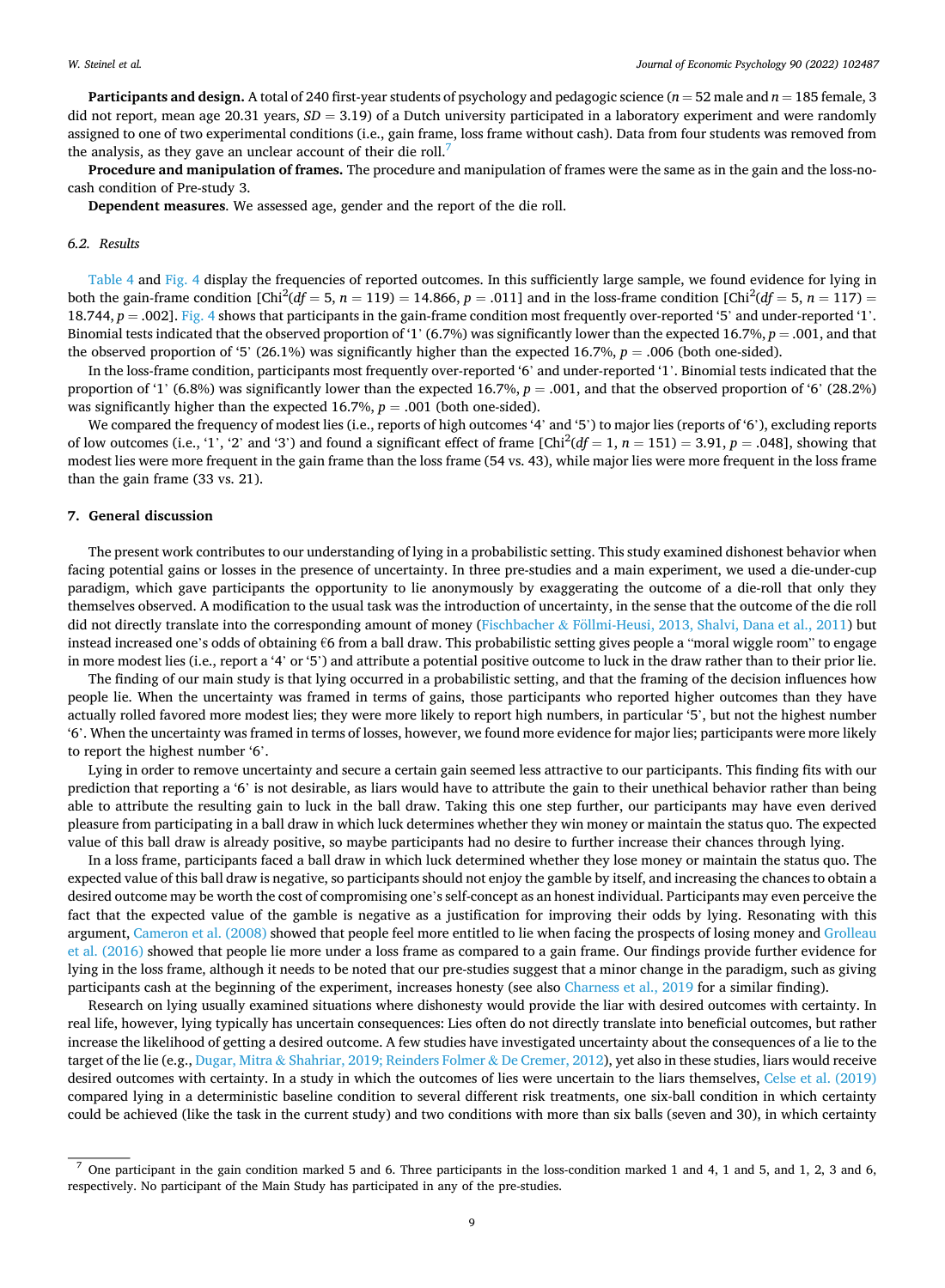#### <span id="page-9-0"></span>**Table 4**

Reported outcomes by frame condition in the main study.

|                  | Gain Frame |         | Loss Frame (no cash) |               |  |
|------------------|------------|---------|----------------------|---------------|--|
| Reported Outcome | n          | $\%$    | n                    | $\frac{0}{0}$ |  |
|                  |            | $6.7*$  | o                    | $6.8*$        |  |
|                  | 18         | 15.1    | 16                   | 13.7          |  |
|                  | 17         | 14.3    |                      | 14.5          |  |
|                  | 24         | 20.2    | 18                   | 15.4          |  |
|                  | 31         | $26.1*$ | 25                   | 21.4          |  |
| n                | 21         | 17.6    | 33                   | $28.2*$       |  |
| Total            | 119        | 100     | 117                  | 100           |  |

*Note.* Percentages are valid %, not including four missing values.

\**p <* 0.05 (one-sided) based on binomial tests.



Fig. 4. Reported outcomes (in %) by frame condition in the main study.

could not be achieved. They observed no effect of conditions and concluded that lying to obtain a benefit with certainty is not different to lying to increase the likelihood of achieving a benefit.

The present results replicate [Celse et al.](#page-11-0)'s (2019) findings that lying occurs in probabilistic settings and show that the framing of uncertainty matters. The different patterns of lying in order to achieve a gain or to avoid a loss suggest different motivation for lying under different frames. Major lies reduce uncertainty, yet they come at the price of a harmed self-concept. Modest lies entail the risk of not getting the desired outcome, yet they offer the possibility to attribute beneficial outcomes to luck rather than to one's dishonesty, thereby enabling liars to lie while maintaining a positive self-concept.

Note that [Celse et al. \(2019\)](#page-11-0) only explored gain-situations, and that the most frequently reported number in the six-ball condition was '5'—as in the gain-frame condition of our Main Study. The most frequently reported number in the conditions in which even a major lie would not fully remove the uncertainty was '6'. This finding resonates with the idea that (at least in a gain frame) decisionmakers use lies strategically and leave some uncertainty that allow for self-serving interpretations–attributing the desired outcome to luck rather than to their dishonesty–thereby lying to themselves when lying to others.

## *7.1. Limitations and directions for future research*

A limitation of our studies is that, due to the set-up of the experiments, we have no data to directly test the proposed mediating mechanisms. Neither do we know whether a specific participant has actually lied, nor did we want to administer any questionnaires to understand their motivations behind their choices to not influence participants' decisions.

One interpretation of our findings is classic loss aversion. Based on the assumption that a monetary loss leads to a proportionally higher decrease in subjective value as compared to the increase in subjective value resulting from an equivalent monetary gain, people may lie more to avoid a loss than to secure a gain. Note, however, that loss aversion has been disputed, especially for small stakes. Some studies show that gains may actually "loom larger" than losses for small amounts of money (e.g., [Harinck, Van Dijk, Van Beest](#page-11-0)  $\&$ [Mersmann, 2007; Yechiam, 2019](#page-11-0)), and that losses affect attention and cognitive effort, which may be an alternative explanation for inaccurate reports in the loss frame (e.g., [Leib, Pittarello, Gordon-Hecker, Shalvi](#page-11-0) & Roskes, 2019; Yechiam & Hochman, 2013a, b).

Another interpretation is simple expected value maximization that may operate differently in losses compared to gains. We explored lying for uncertain (positive or negative) payoffs, yet participants were able to remove the uncertainty by reporting '6.' Reporting a higher die-roll not only decreases the variance of the outcome (i.e., the uncertainty) but also shifts the mean (expected value). People may attempt to maximize expected value, particularly in a loss frame.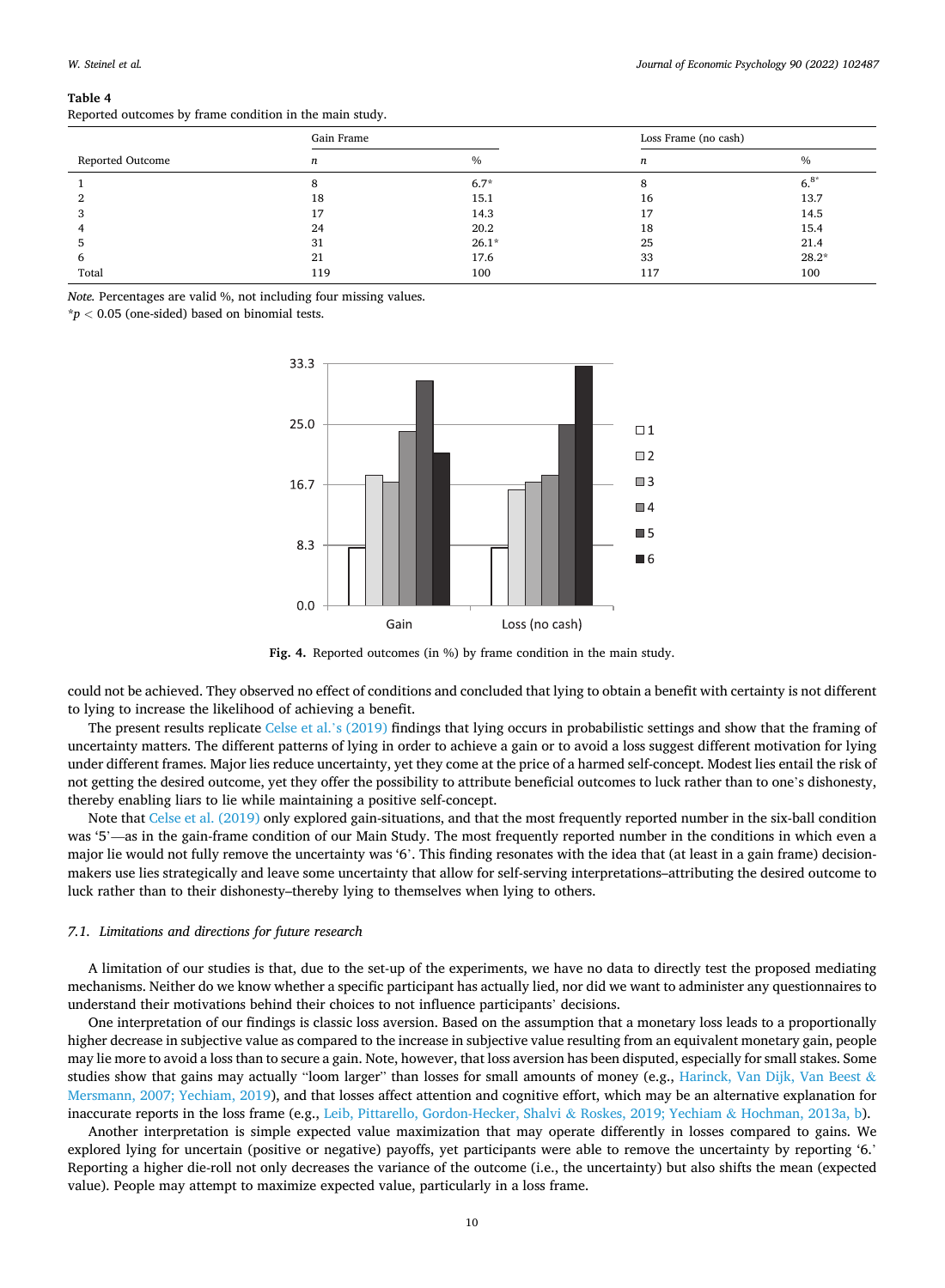However, both loss aversion and expected value maximization, while predicting a shift in the distribution of die-rolls, would not predict the specific pattern of over-reports of '6' in the loss domain and the over-report of '5' in the gain domain. This specific pattern rather resonates with the possibility that concerns of a positive self-concept are weaker in the loss domain, possibly because lying feels more justified in a loss domain where people think they deserve to not "lose their money" rather than when lying to gain money (as outlined above, see also [Grolleau et al., 2016; Cameron et al., 2008](#page-11-0)). However, to clearly disentangle these different underlying explanations, future work should directly compare loss and gain frames in the classic die-roll paradigm with certain outcomes to gain and loss frames using the probabilistic die-roll game as introduced here.

The results from our Main Study, in particular the lying pattern in the loss-no-cash condition of Pre-study 2, and the over-reports of '5' in the gain condition of Pre-study 1, were in line with our predictions. However, overall, we did not find strong evidence for lying in our pre-studies. A possible reason for this is that we recruited fewer participants per condition in the pre-studies. Thus, we might have lacked statistical power to detect lying in the pre-studies. The low prevalence of lying to increase the likelihood of a gain resonates with one finding from a recent meta-analysis suggesting that people lie surprisingly little ([Abeler, Nosenzo](#page-11-0) & Raymond, 2019). While our sample, mostly consisting of psychology and pedagogy students, may be more honest or more stringently adhering to the experimenter's instructions as compared to other samples, we did find evidence for lying in the standard die-roll paradigm in this population (Pre-study 3), similar to previous studies (e.g., [Shalvi, Dana et al., 2011\)](#page-12-0).

However, two aspects of the current studies may have undermined participants' desire to lie and increased their chances in the ball draw. First, introducing the ball draw into the paradigm extended the social interaction with the experimenter. Participants might have anticipated that during this extended interaction with the experimenter, it would feel awkward to know that one has lied. Second, we recruited mainly first-year psychology students, who received course credit for participation, regardless of the outcome of the ball draw. As they participated mainly for course credit, increasing the chances of additional cash may have been less tempting. While these aspects might have lowered the base-rate of deception in the current sample, they cannot explain the over-reporting of '5' in the gain frame and '6' in the loss frame. Nevertheless, future studies might employ a paradigm in which social interaction with the experimenter is reduced to the necessary minimum and may use participants who are either not dependent on course credit or, alternatively, make all distributed outcomes contingent on the color of the ball drawn.

Another limitation could be that the prospect of winning (or losing)  $\epsilon$ 6 was simply not important enough for our participants (see also [Yechiam, 2019](#page-12-0)). From informal talks with our participants after they received the money, we gained the impression that €6 is a highly desired windfall, and a considerably higher amount than usually paid in a short experiment like ours (especially, as it was paid on top of course credit). Still, €6 is arguably not an amount of money which makes a substantial change in a student's life. Previous research found that unethical behavior for personal gain tends to increase in the presence of wealth (Gino & [Pierce, 2009](#page-11-0)). However, the amount of money they used was higher than the pay in the present study, so it could be that many of our participants were not tempted enough to lie. In this sense, a possible future direction would be to introduce a higher amount in the design to check whether the majority of individuals will remain honest in general.

It is important to note that, in Pre-study 3, we actually found evidence for over-reporting '5' in the loss-frame condition without cash, which is inconsistent with our prediction and findings in Pre-study 2 and the Main Study. Due to these inconsistencies, we decided to run our Main Study using a larger sample in which we only focused on the gain frame and loss-frame condition, without giving cash prior to the task. This allowed us to test our prediction in a sample that had more statistical power to (a) detect lying and (b) make specific comparisons in the frequency of major and modest lies.

#### *7.2. Theoretical and practical implications*

Our study provides further support for the notion that people lie not only in situations where dishonesty directly leads to preferred outcomes, but also when dishonesty merely increases the chances to obtain desired outcomes ([Celse et al., 2019](#page-11-0)). Our finding that major lies prevail in a loss frame, while modest lies prevail in a gain frame further adds to a growing body of research that argues how the prospects of losses may spark unethical behavior ([Cameron et al., 2008; Grolleau et al., 2016; Kern](#page-11-0) & Chugh, 2009; Kirchler & Maciejovsky, 2001; Markiewicz & [Czupryna, 2020; Nagel et al., 2020; Pettit et al., 2016; Polman et al., 2020; Robben et al., 1990;](#page-11-0) Schindler & [Pfattheicher, 2017; Schitter](#page-11-0) & Palan, 2018) and suggests how different motivations, such as the reduction of uncertainty, but also the desire to achieve beneficial outcomes without being responsible for the outcomes of dishonest behavior, form people's choice to engage in dishonest behavior. As a practical implication, these findings suggest several possibilities to discourage people from being dishonest, like framing situations in terms of gains rather than losses and stressing a person's responsibility for the outcome of their actions.

# **8. Conclusion**

When dishonesty is not sanctioned, the decision to lie or not to lie poses a conflict between self-interest and self-concept [\(Mazar](#page-11-0) [et al., 2008\)](#page-11-0). Often, lying will not secure a desired outcome, but will instead only increase the odds of obtaining it. The current work contributes to our understanding of dishonest behavior in the face of uncertain gains as opposed to losses. We found evidence that the framing of the situation influences the choices people make in the conflict between self-interest and self-concept. In order to avoid suffering a loss, liars are willing to tell major lies, while in order to achieve a gain, liars stick to more modest lies, trying to increase their chances, while still keeping some uncertainty, which may mitigate their feeling of responsibility in case the benefit is obtained.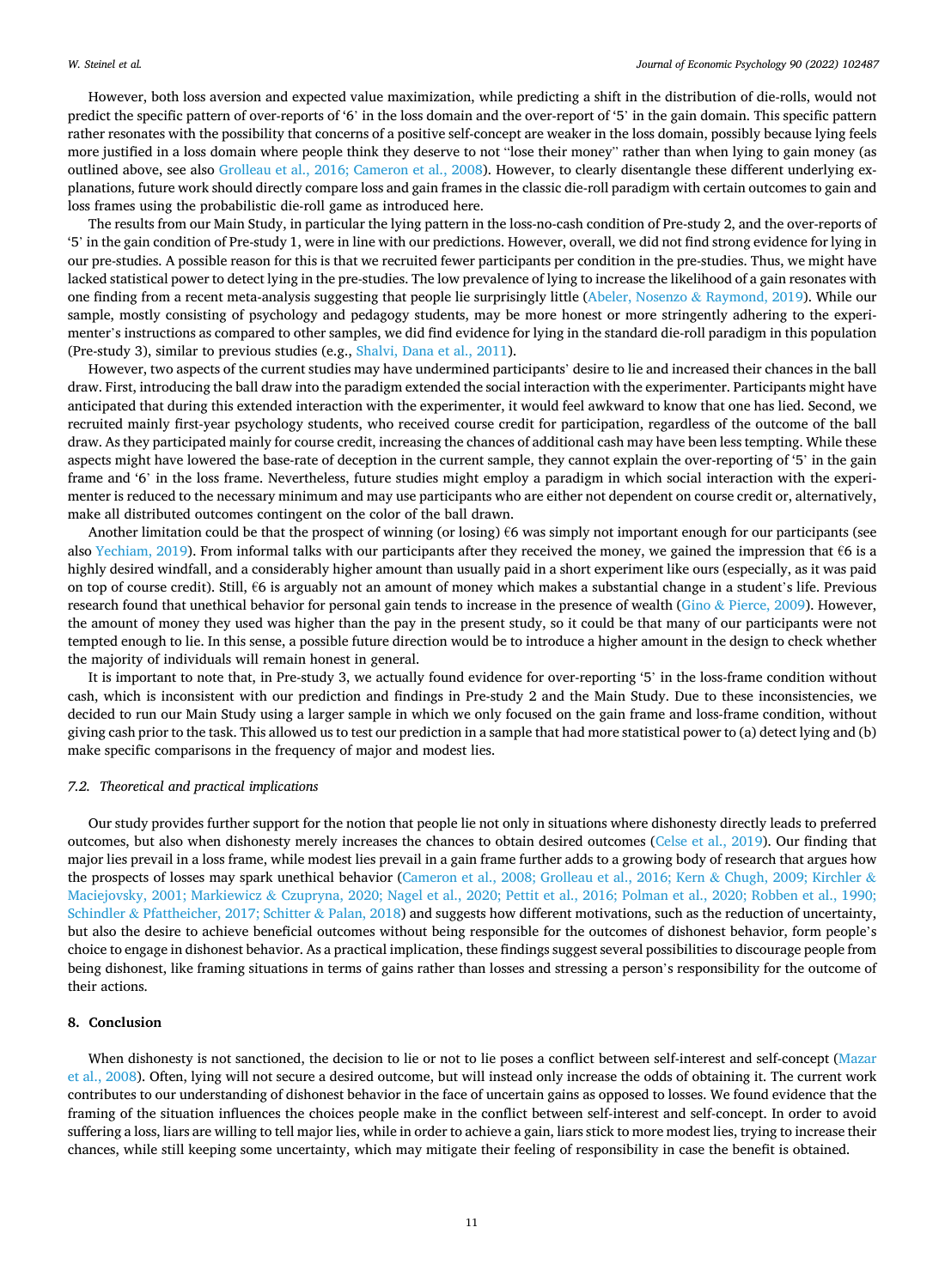#### <span id="page-11-0"></span>**9. Authors note**

This article is based on the second author's Master Thesis (Pre-Study 2), which is available from [https://studenttheses.](https://studenttheses.universiteitleiden.nl/handle/1887/60886) [universiteitleiden.nl/handle/1887/60886.](https://studenttheses.universiteitleiden.nl/handle/1887/60886) We thank Lina Douma, Mizzy Muschitello, Aniek Schotvanger (Pre-Study 1; April 2017), Sophie Warmerdam (Pre-Study 2; October 2017), Eva Funcke, Essi Lahti, Leandra Savonije (Pre-Study 3; December 2017), Martina Colombo, Benedetta La Rosa, and Yael Troudart (Main Study; December 2018-January 2019) for their assistance with data collection.

# **Declaration of Competing Interest**

The authors declare that they have no known competing financial interests or personal relationships that could have appeared to influence the work reported in this paper.

#### **References**

- Abdellaoui, M., Bleichrodt, H., & Paraschiv, C. (2007). Loss aversion under prospect theory: A parameter-free measurement. *Management Science, 53*, 659–1674. <https://doi.org/10.1287/mnsc.1070.0711>
- Abeler, J., Nosenzo, D., & Raymond, C. (2019). Preferences for truth-telling. *Econometrica, 87*, 1115–1153. <https://doi.org/10.3982/ECTA14673> Ariely, D. (2012). *[The \(honest\) truth about dishonesty: How we lie to everyone](http://refhub.elsevier.com/S0167-4870(22)00006-X/h0015)*–*-especially ourselves*. New York: Harper.
- Cameron, J. S., Miller, D. T., & Monin, B. (2008). *Deservingness and unethical behavior in loss gain frames*. Unpublished manuscript. Retrieved June 23, 2021 from [http://www.communicationcache.com/uploads/1/0/8/8/10887248/deservingness\\_and\\_unethical\\_behavior\\_in\\_loss\\_gain\\_frames.pdf](http://www.communicationcache.com/uploads/1/0/8/8/10887248/deservingness_and_unethical_behavior_in_loss_gain_frames.pdf).
- Celse, J., Max, S., Steinel, W., Soraperra, I., & Shalvi, S. (2019). Uncertain lies: How payoff uncertainty affects dishonesty. *Journal of Economic Psychology, 71*, 117–125. <https://doi.org/10.1016/j.joep.2018.09.003>
- Charness, G., Blanco-Jimenez, C., Ezquerra, L., & Rodriguez-Lara, I. (2019). Cheating, incentives, and money manipulation. *Experimental Economics, 22*. [https://doi.](https://doi.org/10.1007/s10683-018-9584-1) [org/10.1007/s10683-018-9584-1](https://doi.org/10.1007/s10683-018-9584-1)

Clot, S., Grolleau, G., Ibanez, L., A. (in press). Reference point bias in judging cheaters. *Journal of Economic Psychology*. https://doi.org/10.1016/j.joep.2022.102485. Cohen, J. (1988). *Statistical power analysis for the behavioral sciences* [\(2nd ed.\). Hillside, NJ: Lawrence Erlbaum Associates.](http://refhub.elsevier.com/S0167-4870(22)00006-X/h0040)

Dugar, S., Mitra, A., & Shahriar, Q. (2019). Deception: The role of uncertain consequences. *European Economic Review, 114*, 1–18. [https://doi.org/10.1016/j.](https://doi.org/10.1016/j.euroecorev.2019.01.010)  [euroecorev.2019.01.010](https://doi.org/10.1016/j.euroecorev.2019.01.010) 

[Ert, E., & Erev, I. \(2013\). On the descriptive value of loss aversion in decisions under risk: Six clarifications.](http://refhub.elsevier.com/S0167-4870(22)00006-X/h0050) *Judgment and Decision Making, 8*, 214–235.

Ezquerra, L., Kolev, G. I., & Rodriguez-Lara, I. (2018). Gender differences in cheating: Loss vs. gain framing. *Economics Letters, 163*, 46–49. [https://doi.org/10.1016/j.](https://doi.org/10.1016/j.econlet.2017.11.016) [econlet.2017.11.016](https://doi.org/10.1016/j.econlet.2017.11.016) 

- Faul, F., Erdfelder, E., Lang, A. G., & Buchner, A. (2007). G\*Power 3: A flexible statistical power analysis program for the social, behavioral, and biomedical sciences. *Behavioral Research Methods, 39*, 175–191. <https://doi.org/10.3758/bf03193146>
- Fischbacher, U., & Föllmi-Heusi, F. (2013). Lies in disguise An experimental study on cheating. Journal of the European Economic Association, 11, 525-547. [https://](https://doi.org/10.1111/jeea.12014) [doi.org/10.1111/jeea.12014](https://doi.org/10.1111/jeea.12014)
- Fochmann, M., & Wolf, N. (2019). Framing and salience effects in tax evasion decisions An experiment on underreporting and overdeducting. *Journal of Economic Psychology, 72*, 260–277. <https://doi.org/10.1016/j.joep.2019.03.005>
- Frank, R. H., Gilovich, T., & Regan, D. T. (1993). Does studying economics inhibit cooperation? *Journal of Economic Perspectives, 7*, 159–171. [https://doi.org/10.1257/](https://doi.org/10.1257/jep.7.2.15) [jep.7.2.15](https://doi.org/10.1257/jep.7.2.15)
- Gächter, S., Johnson, E. J., & Herrmann, A. (2021). Individual-level loss aversion in riskless and risky choices. Theory and Decision, 1-26. [https://doi.org/10.1007/](https://doi.org/10.1007/s11238-021-09839-8) [s11238-021-09839-8](https://doi.org/10.1007/s11238-021-09839-8)

[Gal, D. \(2018\). Why the most important idea in behavioral decision-making is a fallacy.](http://refhub.elsevier.com/S0167-4870(22)00006-X/h0085) *Scientific American, 29*, 52–54.

Gal, D., & Rucker, D. D. (2018). The loss of loss aversion: Will it loom larger than its gain? *Journal of Consumer Psychology, 28*, 497–516. [https://doi.org/10.1002/](https://doi.org/10.1002/jcpy.1047) [jcpy.1047](https://doi.org/10.1002/jcpy.1047) 

Garbarino, E., Slonim, R., & Villeval, M. C. (2019). Loss aversion and lying behavior. *Journal of Economic Behavior & Organization, 158*, 379–393. [https://doi.org/](https://doi.org/10.1016/j.jebo.2018.12.008)  [10.1016/j.jebo.2018.12.008](https://doi.org/10.1016/j.jebo.2018.12.008) 

Gino, F., & Ariely, D. (2012). The dark side of creativity: Original thinkers can be more dishonest. *Journal of Personality and Social Psychology, 102*, 445–459. [https://](https://doi.org/10.1037/a0026406) [doi.org/10.1037/a0026406](https://doi.org/10.1037/a0026406)

- Gino, F., & Pierce, L. (2009). The abundance effect: Unethical behavior in the presence of wealth. *Organizational Behavior and Human Decision Processes, 109*, 142–155. <https://doi.org/10.1016/j.obhdp.2009.03.003>
- Grolleau, G., Kocher, M., & Sutan, A. (2016). Cheating and loss aversion: Do people lie more to avoid a loss? *Management Science, 62*, 3428–3438. [https://doi.org/](https://doi.org/10.1287/mnsc.2015.2313) [10.1287/mnsc.2015.2313](https://doi.org/10.1287/mnsc.2015.2313)
- Harinck, F., Van Dijk, E., Van Beest, I., & Mersmann, P. (2007). When gains loom larger than losses. Psychological Science, 18, 1099-1105. [https://doi.org/10.1111/](https://doi.org/10.1111/j.1467-9280.2007.02031.x) [j.1467-9280.2007.02031.x](https://doi.org/10.1111/j.1467-9280.2007.02031.x)
- Huynh, T. L. D. (2020). Replication: Cheating, loss aversion, and moral attitudes in Vietnam. *Journal of Economic Psychology, 78*, Article 102277. [https://doi.org/](https://doi.org/10.1016/j.joep.2020.102277) [10.1016/j.joep.2020.102277](https://doi.org/10.1016/j.joep.2020.102277)
- Johnson, E. J., Haeubl, G., & Keinan, A. (2007). Aspects of endowment: A query theory of value construction. *Journal of Experimental Psychology Learning Memory and Cognition, 33*, 461–747. <https://doi.org/10.1037/0278-7393.33.3.461>

Kahneman, D., & Tversky, A. (1979). Prospect theory: An analysis of decision under risk. *Econometrica, 47*, 263–291. <https://doi.org/10.2307/1914185>

Kern, M., & Chugh, D. (2009). Bounded ethicality: The perils of loss framing. *Psychological Science, 20*, 378–384.<https://doi.org/10.1111/j.1467-9280.2009.02296.x> Kirchler, E., & Maciejovsky, B. (2001). Tax compliance within the context of gain and loss situations, expected and current asset position, and profession. *Journal of Economic Psychology, 22*, 173–194. [https://doi.org/10.1016/S0167-4870\(01\)00028-9](https://doi.org/10.1016/S0167-4870(01)00028-9)

Leib, M., Pittarello, A., Gordon-Hecker, T., Shalvi, S., & Roskes, M. (2019). Loss framing increases self-serving mistakes (but does not alter attention). *Journal of Experimental Social Psychology, 85*, 103880. <https://doi.org/10.1016/j.jesp.2019.103880>

Mazar, N., Amir, O., & Ariely, D. (2008). The dishonesty of honest people: A theory of self-concept maintenance. *Journal of Marketing Research, 45*, 633–644. [https://](https://doi.org/10.1509/jmkr.45.6.633) [doi.org/10.1509/jmkr.45.6.633](https://doi.org/10.1509/jmkr.45.6.633) 

Markiewicz, L., & Czupryna, M. (2020). Cheating: One common morality for gains and losses but two components of morality itself. *Journal of Behavioral Decision Making, 33*, 166–179.<https://doi.org/10.1002/bdm.2151>

Mrkva, K., Johnson, E. J., Gächter, S., & Herrmann, A. (2020). Moderating loss aversion: Loss aversion has moderators, but reports of its death are greatly exaggerated. *Journal of Consumer Psychology, 30*, 407–428.<https://doi.org/10.1002/jcpy.1156>

- Nagel, J. A., Patel, K. A., Rothstein, E. G., & Watts, L. L. (2020). Unintended consequences of performance incentives: Impacts of framing and structure on performance and cheating. *Ethics & Behavior*. <https://doi.org/10.1080/10508422.2020.1813143>
- Paulhus, D. L., & Carey, J. M. (2011). The FAD–Plus: Measuring lay beliefs regarding free will and related constructs. *Journal of Personality Assessment, 93*, 96–104. <https://doi.org/10.1080/00223891.2010.528483>